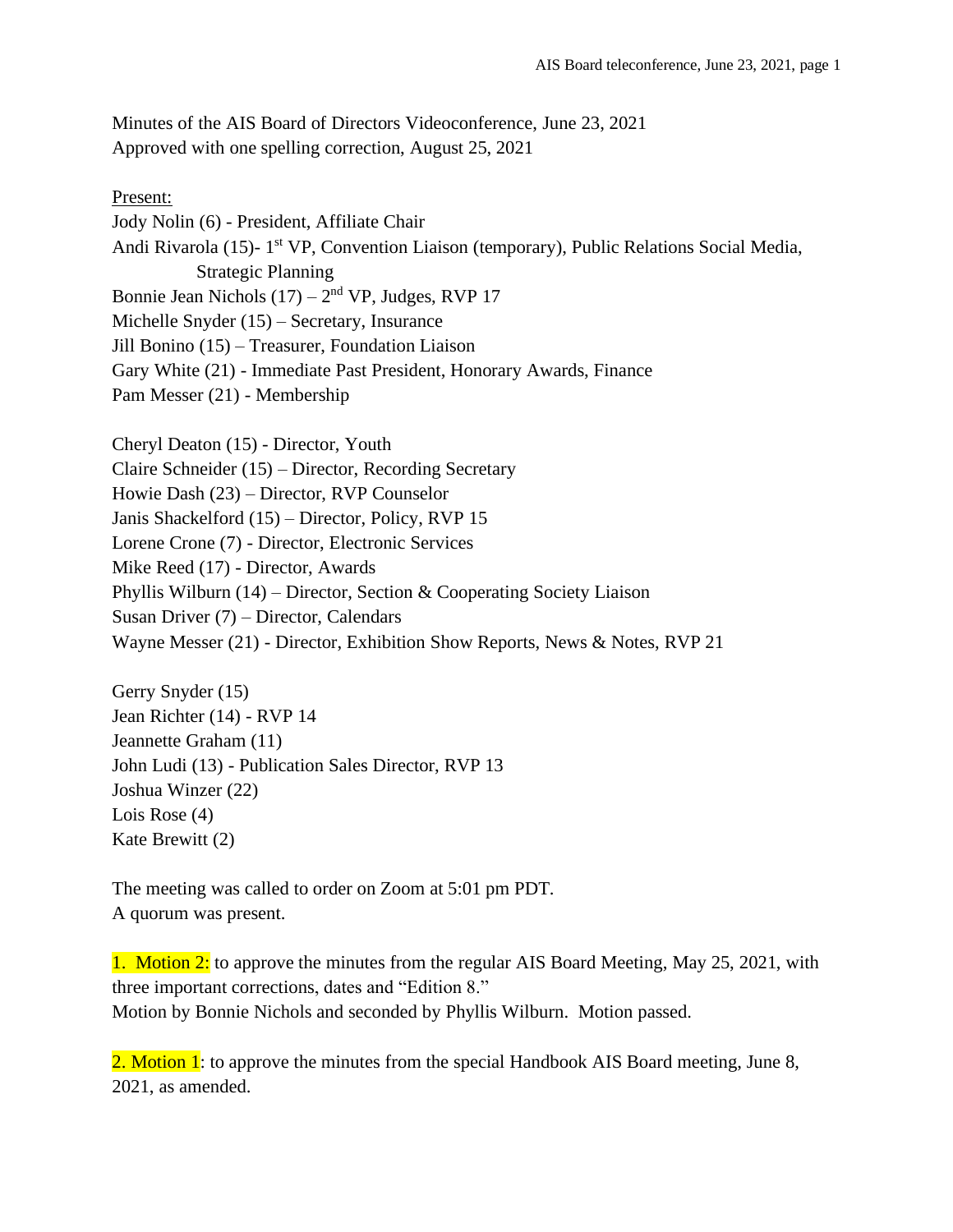Motion by Bonnie Nichols and seconded by Howie Dash. Motion passed.

### 3. Audit Report - Howie Dash

Thank you to Josh Winzer for volunteering to complete the audit and thank you to Jill Bonino and Dwayne Booth for their superb record keeping.

## OLD BUSINESS

## 4. Handbook for Judges update - Bonnie Nichols

In the final edition there are 28 chapters that have been approved by the Board of Directors. The Glossary and appendices are being worked on. A chapter on ethics also is in the works. The final edition will have approximately 300 pages when printed out on 8.5 by 11 inch paper. The entire Handbook should be online and available by July  $10<sup>th</sup>$ .

## 5. MemberPress update - Wayne Messer

Just recently, Wayne has received information and suggestions regarding MemberPress. After he has time to review this information, Wayne will present another update.

## 6. Cosgrove Award update - Cheryl Deaton

The winner is Glory Winzer (18). First runner up is Jason Chien (18). There were no other nominations. Cheryl will forward addresses to Jill Bonino.

# 7. Spring Bulletin update - Jody Nolin

The Spring Bulletin will arrive in early summer. Because of its late release, some of the information in the Bulletin might be out of date.

# NEW BUSINESS

# 8. Convention 2022 update - Howie Dash

Menus from the hotel and bids from the bus company have been received. The meeting schedule is being worked on. When the budget is in a final form, the registration form will be completed. Hotel reservations should be made under the umbrella of the AIS Convention. It has been proposed that AIS pay for the costs associated with the Board of Directors meeting at the 2022 convention. The audio-visual contract is being worked on. No motion regarding convention expenses was made today.

The discussion of organization, assignment of duties, and division of profits for a silent auction continued. Nancy Skjei has donated a cardigan, a beautiful sweater covered with sequined iris embroidery. Because AIS is in a better financial position, it was suggested that whoever hosts a silent auction not be pressured to utilize only in-region volunteers in order to keep all the proceeds. And, that a discussion between the convention chairs/s and the AIS convention liaison be clear about this issue.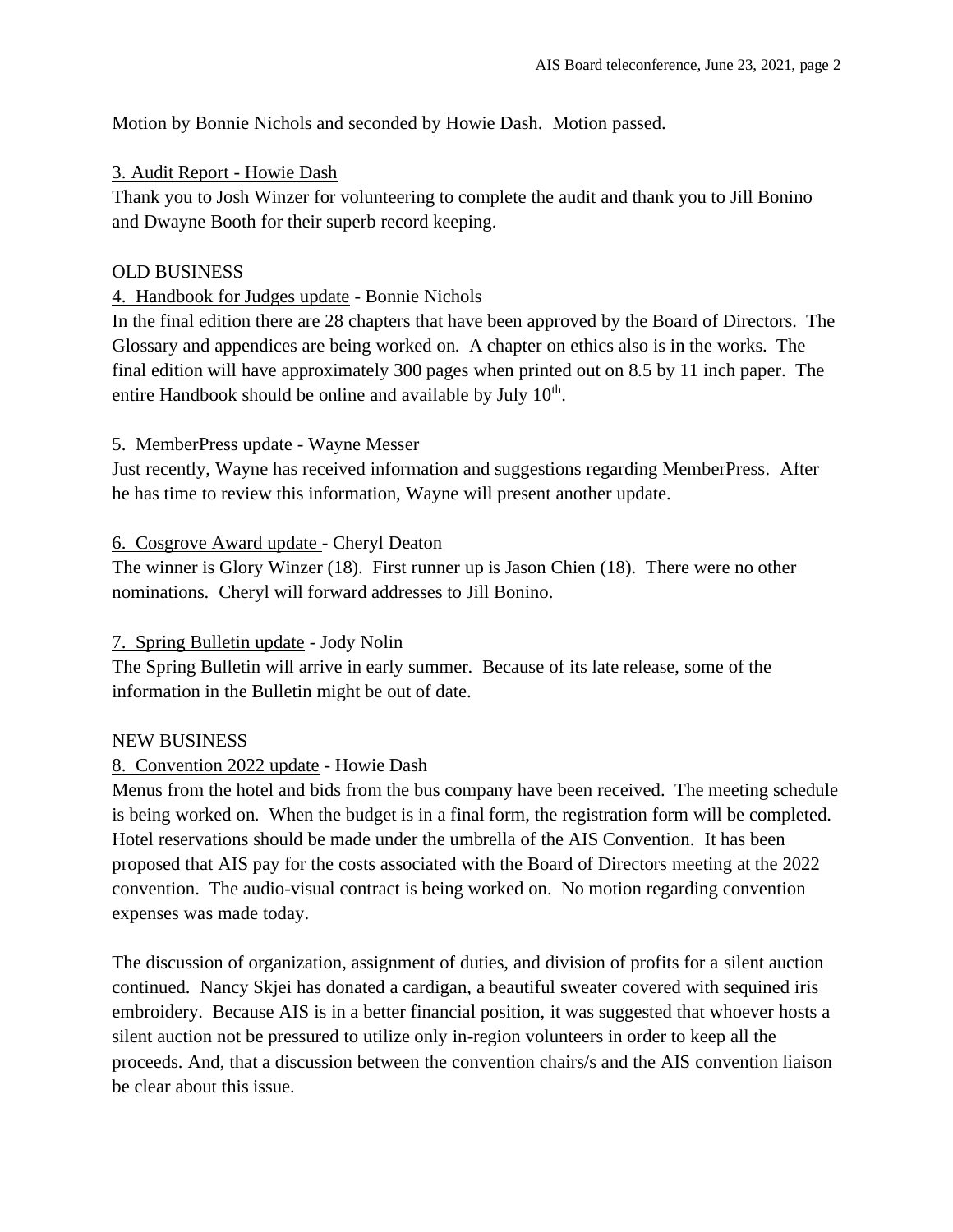A discussion ensued about convention finances. It is the responsibility of the convention hosts to cover convention expenses. We need a delicate dialogue between each convention chair and the convention liaison (from the AIS Board of Directors). One key to a successful dialogue is the convention liaison, a position that currently is held by Andi Rivarola. There is a manual of guidelines for running a successful convention on the AIS website, under documents. A suggestion was that, going forward, each convention be co-chaired by a member of the AIS Board of Directors. This could improve communication between the host and the AIS Board of Directors and increase support for the host of the convention. Although not all conventions are held where there is a current AIS director. It is difficult to find hosts for conventions, not only at the national level, but also at the regional level. Perhaps with more support from AIS, affiliate clubs and regions might be more willing to host a convention.

### 9. Life Membership/e-membership - Andi Rivarola

Motion 3:

### **The Membership Development Committee proposes that:**

**A-** New life members, beginning 1-1-2021, will receive an e-membership automatically.

**B-** Already existing life members, established before 1-1-2021, will pay an additional \$150 per person or per dual membership in the same household for an e-membership. Members who do not agree with this system may continue to pay \$15 per year per person for emembership.

Motion by Andi Rivarola and seconded by Jill Bonino. Motion passed.

### Discussion:

Pam Messer volunteered to send all life members an email with the information regarding the motion and method of payment.

### 10. Fall Report Schedule - Jody Nolin

The AIS Fall Meeting is a one-day event. There will be at least three AIS online board meetings before the Fall Meeting where some of the various reports could be presented. It was suggested to include the phrase, "To the best of my knowledge and at this point in time…." to cushion a report that might contain information that is up-to-date but not final.

Tentatively, the reports for the next few AIS online board meetings would mirror the schedule of reports from last spring. This means that in the August  $25<sup>th</sup>$  meeting, the Board would hear reports that were scheduled for last February. In the September  $22<sup>nd</sup>$  meeting, we would hear reports from last March. And in the October  $27<sup>th</sup>$  meeting, we would hear reports scheduled for